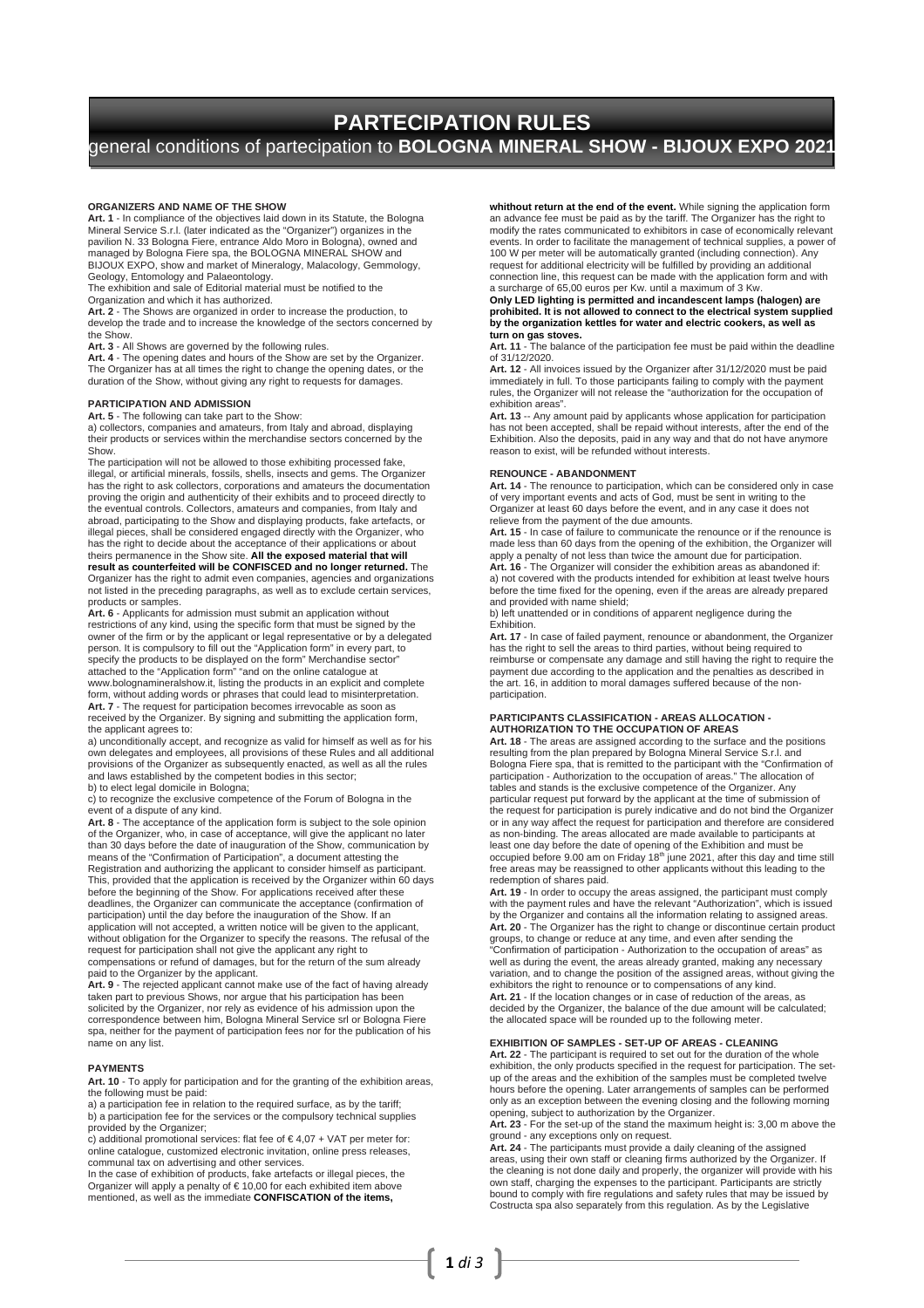Decree No. 626/94 and subsequent amendments thereto, the employer of the exhibiting companies or of the services suppliers undertakes: • to provide appropriate instructions regarding the working risks to their employees and to those of companies present on his own space;<br>• to verify the suitability of the technical-professional preparation of<br>independent consultants who may be called to work in his own space;<br>In particular he de logistics within the Bologna Fiere, the provisions in case of fire or dangerous situation. The Bologna Fiere is equipped with a security service plant. Therefore in case of a dangerous situation timely notice must be given to the fire service. In case of fire, besides giving the alert to the staff as described above, each owner or manager must ensure that every worker keeps calm and follows any instructions from the staff. If the order of evacuation is given, each worker must avoid to scream or run, to use the elevators and/or lifts, must head towards the reported nearest exits.

### **PROHIBITIONS**

## **Art. 25** - Participants are prohibited: a) to sell or exchange - also for free - the allocated areas;

b) to cover an area greater than the assigned one or exceed in height the measures established by the Organizer for the various types of areas; c) to store packaging material or other material not intended for exhibition near the assigned areas, or within the Bologna Fiere;

d) to display products not listed in the application for participation; e) to display necklaces, rings, earrings, handmade objects, fake objects, processed or illegal objects;

f) to display posters or signs outside the allocated areas or in a place or position other than that established by the Organizer;

g) to make any form of advertising;

h) to use loud calls or other forms of publicity which, for their substance and exteriority, may infringe relevant laws or regulations, or constitute a direct comparison with other participants, or may otherwise cause them trouble or damage, as well as to collect signatures, declarations and judgments; the propaganda and assessments that may be critic or offensive towards political or social institutions of our and other Countries;

i) to own or use bottles or other containers of gas of any kind, or to fill and store tanks, boilers or other containers filled with fuel for the operation of machines, unless with written authorization of the Organizer;

j) to put machines in action without the written permission of the Organizer; k) to perform tests, demonstrations, transactions that could jeopardize the safety of persons or things, or are likely to disturb, irritate, harm, danger or that are considered dangerous in the opinion of the Authority responsible for safety and accident prevention;

l) to light fires, to introduce explosives or dangerous or smelly products, or

products that may cause damage or harassment; m) to cover or hide the exhibits during the opening hours for the public;

n) to leave unattended or abandoned the allocated areas; o) to remain in the Bologna Fiere during the hours of closure; p) to move or stop with vehicles of any kind outside the areas assigned;

q) to organize transport, shipping, loading or unloading of goods using construction works, installations of technical and cleaning services, people or companies not authorized by the Organizer, unless they are employees of the participant;

r) to resell or hire to third parties entrance passes;

s) to dismantle or exit materials and samples before the closing of the Exhibition;

t) to stain the walls and the floors of stands, paint signs or write directly on the walls and on panels, fix panels with nails or other tools; to display paper posters, unless they are mounted on framed panels.

**Art. 26** - All those infringing the rules, the Organizer has the right to: a) claim compensation for damages caused directly or indirectly to persons and properties of the Organizer and others.

b) withdraw the free entry pass; c) apply a penalty of not less than the total fee paid for the table or stand; d) require the temporary closure of the areas without giving the right to the participant to claim for any damages whatsoever; e) make clear the areas and sell them to others, without recognizing any

refund of the amounts paid and without giving the participant the right to make claims for damages.

### **OPENING HOURS - ENTRANCE - TICKETS - PASSES**

**Art. 27** - The Bologna Fiere remains open as established by the Organizer, who defines the opening hours, both for exhibitors and for visitors. The Organizer also has the right to change the opening hours as needed. **Art. 28** - In order to enter the Bologna Fiere the entrance ticket or the personal pass must be shown to the control staff. The Organizer has the right to modify at its own discretion, conditions, timetables and procedures for admission to the facility.

**Art. 29** - The Organizer will assign each participant a number of free entry passes in proportion to the hired area and according to the following scheme: Tables Stands

| • up to 3 table | 2 passes |
|-----------------|----------|
| • 4 to 6 table  | 3 passes |
| • from 6 table  | 3 passes |
| <b>Stands</b>   |          |

| $\cdot$ up to 16 m2        | 2 passes |
|----------------------------|----------|
| $\bullet$ from 17 to 32 m2 | 3 passes |
| $\bullet$ from 32 m2       | 3 passes |

The Organizer will not give the passes to the participants failing to comply

with the due payments.<br>**Art. 30** - The passes and permits are given to participants, suppliers and employees services. All of them are bound to write immediately on the

passes the complete name and family name of the persons who will use them during the event.

## **TECHNICAL SERVICES**

**Art. 31** - The Organizer and Bologna Fiere spa, within the limits of the available facilities, will provide, upon payment of the applicable fees, the supply of electricity and of the additional services according to the requests made by the participant (at least 60 days before the opening) with the specific request forms supplied by the Organizer or by Bologna Fiere spa; the request is binding for the participant. In the event of a delayed request, the Organizer and Bologna Fiere spa will not consider themselves committed to providing the requested services. For these supplies is the Organizer only transmits the services, guarantees and risks provided by the respective suppliers. With regard to lamps and lighting equipment it is required the use of LED, neon or other sources with low energy consumption and the participant is required: a) to submit them, before the operation, to a functional test made by the

Organizer or Bologna Fiere spa; b) to install, at his care and expenses, all equipment required by the applicable laws for the safety of persons or objects. If in the area assigned to the participant the technical services as required by the participant should not exist, derived lines will be put in place from the normal lines, if not prohibited by specific technical reasons, by the staff of the Organizer and Bologna Fiere

spa, and the related costs will be paid by the participant. **Art. 32** - The payment of services provided by the Organizer and Bologna Fiere spa shall be performed by the participant at the moment of his request and in any event prior to the removal of the materials from the event site. **Art. 33** - Any abuses and failures in the use of the technical services will: a) authorize the Organizer and Bologna Fiere spa to suspend the provision of such services, without prejudice to the right of the Organizer and Bologna Fiere spa to charge the amounts due for the services supply; b) bind the participant, in the event of an accident, to pay for any damage

caused to persons and properties of the Organizer and Bologna Fiere spa or others;

c) bind the participant to liability and resulting penalties.

#### **PHOTOGRAPHIC SHOOTING - FILMING**

**Art. 34** - For filming and shooting of photographs and their reproductions one or more photographers authorized by the Organizer are available for all participants. The Organizer has the right to shoot panoramic views and detail views -both internal and external -and to sell them or allow their sale.

#### **ADVERTISEMENT**

**Art. 35** - Any form of propaganda or advertising within the Bologna Fiere and<br>outside, in the streets and adjacent areas, shall be governed solely by the<br>Organizer. Advertising, only for his own company, may be exercised the participant within his own area, safe the prohibitions indicated in the art.<br>25. The participant can arrange, with the approval and under the supervision<br>of the Organizer, advertising installations and other forms of a particular tariffs. The specific form with rates and available types of advertising will be sent upon request. Special technical needs, service requirements or other reasons can cause the change of place or the deletion of advertising installations or other forms of advertising: in any case the

participant has no right to claim for damages. **Art. 36** - In case of distribution of printed brochures, flyers etc., it is prohibited to use drawings, writings, titles or graphics in antagonism with the rights of the Organizer, who claims as his exclusive property the names and brands of the events organized with all the changes, abbreviations, simplifications, jingles and trademarks. The banner advertising exposure and distribution of propaganda of other events must be requested to the organization and authorized by the same. In the case of non-compliance with Art. 36 exposed material will be removed and taken to landfill.

**Art. 37** - SIAE - In case of distribution of media or multimedia works or parts of such works protected by the Law 22.4.1941 no. 633, the applicable copyright fees and stamps must be performed prior to the distribution, according to art. 181/bis of the same law. The abuse of intellectual properties and the absence of the SIAE stamp on the mentioned supports are criminally punished in accordance with Art. 171 and following Law 633/41.

## **OFFICIAL CATALOGUE**

**Art. 38** - The Organizer shall, without commitment or liabilities towards the participant, activate the official on-line catalogue and print as well as distribute the Official Catalogue, including all data contained in the applications received and accepted until 30 days before the Show. In order to be included, the participant must fill out a form and send it to the Organizer at least 30 days before the Show. The Organizer disclaims any and all liabilities as to the date of publication of the Catalogue and for erroneous compilations by the participant or typographical mistakes or layout mistakes. Upon approval and agreement with the Organizer, regarding the fees, participants can add further indications of technical and advertising character.

## **SPEAKERS AND SOUND TRANSMISSION**

**Art. 39** - Sound broadcasts are not allowed, including the use of radio and television sets. Bologna Fiere spa can use the speakers installed in the Pavillon n.33 for official communications or in case of emergency.

### **DAMAGES -INSURANCE -SURVEILLANCE**

**Art. 40** -The participant is responsible for all damages caused to persons and objects, by products on display, by installation of electrical systems, by advertising structures, by means of transport used, by machinery in operation and by his own staff. As a consequence, the participant is required to have appropriate insurance coverage for Civil Responsibility and All Risks policy.<br>The Organizer and Bologna Fiere spa as well as their staff and employees<br>will not be responsible for damages suffered by persons or things on th of the exhibition. The participant is obliged to sign an appropriate ALL RISK insurance covering goods, raising the Organizer, Bologna Fiere spa as well as their staff and employees from all liabilities.